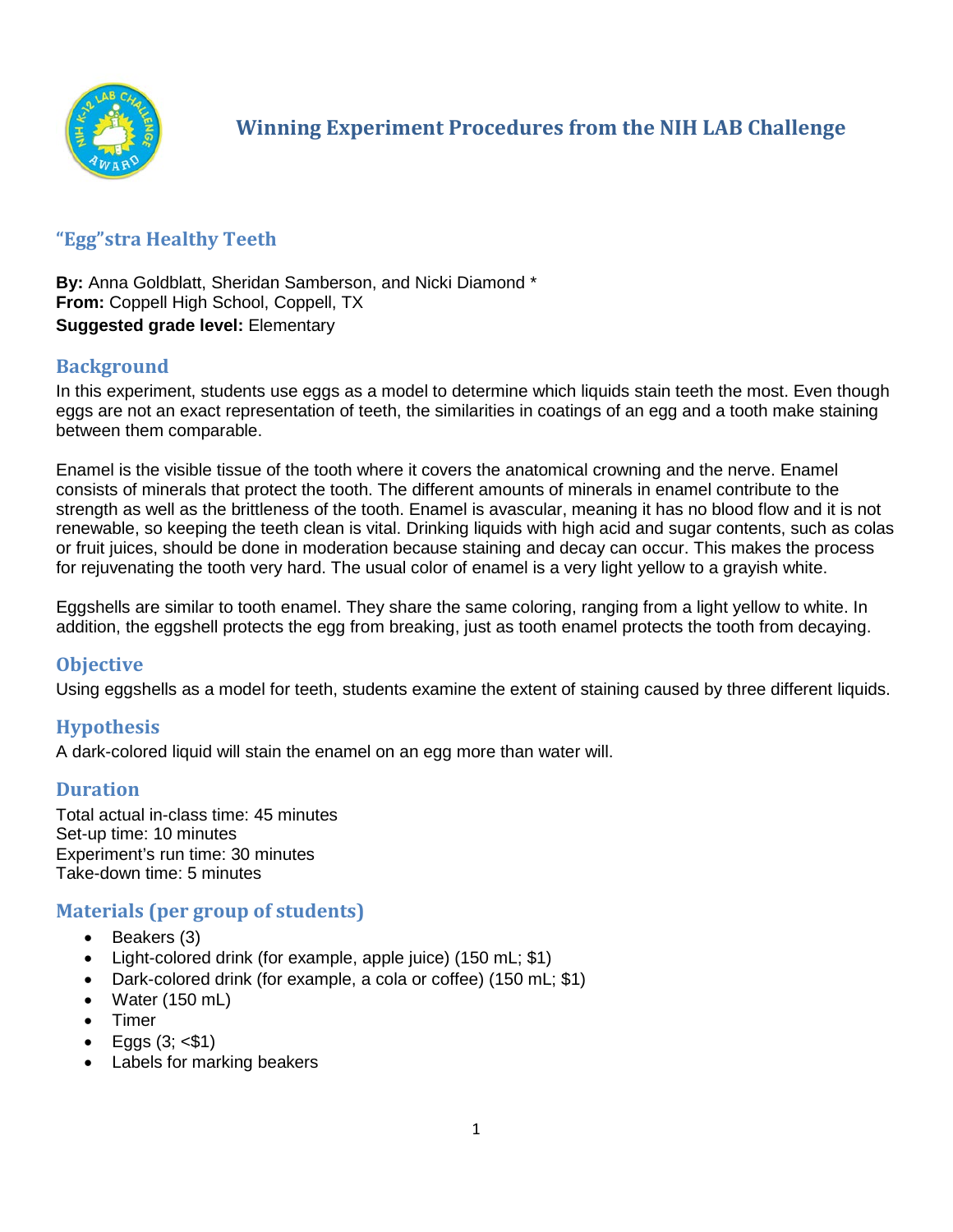# **Procedure**

- 1. Label the three beakers: A. control (water), B. light-colored drink, C. dark-colored drink.
- 2. Fill each beaker with 150 mL of the appropriate liquid.
- 3. Gently place one egg into each of the beakers.
- 4. Set the timer to 30 minutes and press start.
- 5. After the 30 minutes are up, remove the eggs from the beakers.
- 6. Observe the eggs, noting any changes in coloration.
- 7. Record these observations in **Table 1**.
- 8. Clean up the lab.

# **Data Analysis and Questions to Consider**

1. How do the colors of the eggs differ from one another after soaking in the different liquids?

2. Over time, how do you think your teeth will hold up to the different liquids you drink? Which type of liquids do you think will be best for you?

3. How could this apply to your dental hygiene, and what have you learned from it to help maintain a healthy mouth?

# **Conclusions**

Describe what you concluded from your observations.

# **Teacher's Notes**

1. To prevent the egg from breaking, you can prepare hard-boiled eggs for your students.

- 2. To minimize cost, buy one carton of a dozen eggs and split the class into four groups.
- 3. Make sure you and your students handle the eggs carefully!
- 4. When choosing the liquids, make sure there is enough for your class and be aware of your budget.

5. A way to introduce the lab is to talk about dental health and the importance of keeping teeth clean. The lab is a demonstration of why people should take care of their teeth.

# **Helpful Resources**

- National Institute of Dental and Craniofacial Research (NIDCR), Oral Health, <http://www.nidcr.nih.gov/oralhealth/>
- Child Dental Health, MedlinePlus,<http://www.nlm.nih.gov/medlineplus/childdentalhealth.html>
- Women in Dental Research (video), [http://science.education.nih.gov/home2.nsf/Educational+Resources/Grade+Levels/+Middle+School/Wo](http://science.education.nih.gov/home2.nsf/Educational+Resources/Grade+Levels/+Middle+School/Women+Are+Scientists/22F9264D1238F41B8525741E005706DD) [men+Are+Scientists/22F9264D1238F41B8525741E005706DD](http://science.education.nih.gov/home2.nsf/Educational+Resources/Grade+Levels/+Middle+School/Women+Are+Scientists/22F9264D1238F41B8525741E005706DD)

# **Relevant NIH Curriculum Supplements**

- Open Wide and Trek Inside,<http://science.education.nih.gov/customers.nsf/ESDental.htm>
- The Science of Healthy Behaviors,<http://science.education.nih.gov/customers.nsf/MSHealthy.htm>
- Doing Science: The Process of Scientific Inquiry, <http://science.education.nih.gov/customers.nsf/MSInquiry.htm>

*\* Plus one submitter whose permission form we're waiting for.* 

*[Updated 06/11/12]*